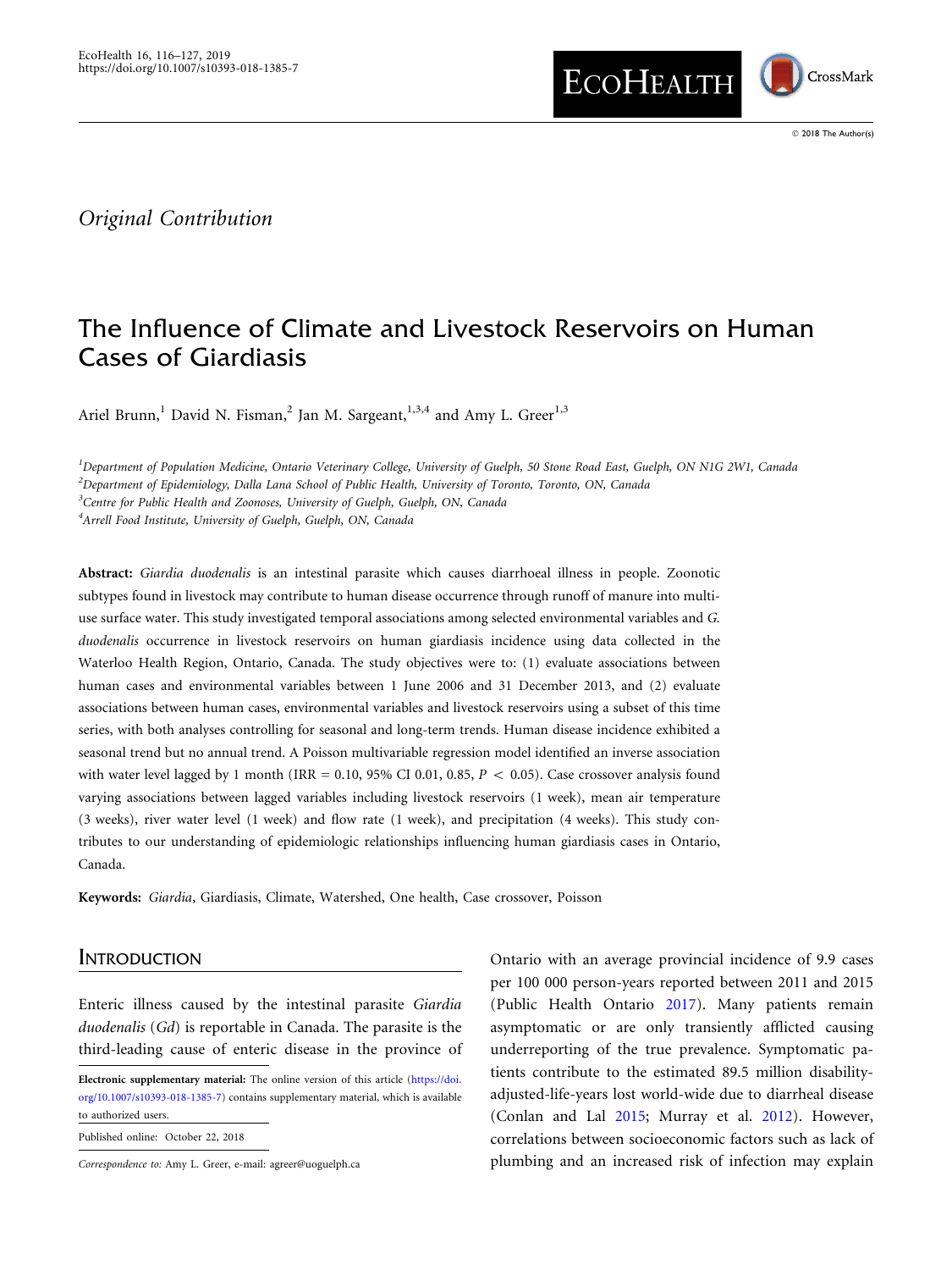why giardiasis has a higher prevalence in lower-income countries (Silva et al. [2009](#page-11-0)). Symptomatic cases of giardiasis may exhibit mild abdominal discomfort, diarrhoea, vomiting and weight loss, however, most infections are selfresolving.

Gd is composed of eight assemblages (A–H), which are genetic groupings with varying degrees of host-specific pathogenicity. Assemblages A and B primarily cause disease in humans (Yaoyu and Xiao [2011](#page-11-0)) but have zoonotic potential as they have been isolated from cattle, swine, dogs and cats, as well as some wild mammals (Cacciò and Ryan [2008](#page-10-0); Farzan et al. [2011;](#page-10-0) Yaoyu and Xiao [2011\)](#page-11-0). Assemblage types C–H have limited host ranges of domestic and wild animals, but rare occurrences in people have been reported (Yaoyu and Xiao [2011\)](#page-11-0). Zoonotic assemblages in livestock contribute to human disease through direct exposure or through manure contaminated water sources used for recreation or drinking water (Hunter and Thompson [2005;](#page-10-0) Farzan et al. [2011](#page-10-0); Abdel-Moein and Saeed [2016\)](#page-10-0). Ontario dairy cattle and pigs have been shown to harbour zoonotic subtypes of Gd (Coklin et al. [2007](#page-10-0); Dixon et al. [2011;](#page-10-0) Farzan et al. [2011](#page-10-0)) and cysts shed in host faeces are immediately infective in the environment. The low specific gravity of cysts along with high precipitation enhances transport from soil into water sources (Erickson and Ortega [2006](#page-10-0); Wilkes et al. [2011](#page-11-0)). Cysts are well adapted for wet and humid conditions, remaining infective in water with a temperature of  $0-4$  °C for 84 days (Yaoyu and Xiao [2011](#page-11-0)). Warmer air temperatures lead to increased recreational use of water sources by people and hydrological characteristics of watersheds such as water flow and level can affect the suspension and sedimentation rate of cysts in surface waters (Erickson and Ortega [2006](#page-10-0)) facilitating Giardia cyst ingestion by people (Thomas et al. [2006;](#page-11-0) Peng et al. [2008](#page-11-0)). The most common risk factors for human infection in Ontario include ingestion of contaminated water (e.g. drinking or recreational water), direct transmission via the faecal-oral route from infected people or animals, or consumption of contaminated food such as unwashed vegetables (Public Health Ontario [2017\)](#page-11-0). Although outbreaks of giardiasis have been reported globally, they are uncommon in Ontario with a recent descriptive study suggesting that 99% of Giardia cases are not linked epidemiologically (Keegan et al. [2009\)](#page-10-0).

The seasonal pattern of human Giardia incidence has been reported with annual peaks in the late summer and early autumn (Addiss et al. [1992](#page-10-0); Greig et al. [2001](#page-10-0); Naumova et al. [2007;](#page-11-0) Keegan et al. [2009](#page-10-0); Lal et al. [2012](#page-10-0)). This seasonal fluctuation, combined with the ability of Giardia to persist in the environment, is highly suggestive of a transmission cycle that is sensitive to climate and hydrological factors (Fisman [2007;](#page-10-0) Greer et al. [2008](#page-10-0); Ng et al. [2008](#page-11-0)). Therefore, our a priori hypothesis is that environmental and hydrological conditions are associated with the occurrence of sporadic human Giardia cases within southern Ontario. Understanding associations between environment, livestock reservoirs, and human disease may enhance prevention and control strategies. In this respect, the use of a one health approach is appropriate for the study of Giardia to avoid simplifying complex relationships (Bouley et al. [2014](#page-10-0)). The one health concept is a framework that recognizes the interconnectedness between the health of humans, animals and the environment (Bouley et al. [2014](#page-10-0)). The objectives of this study were to identify temporal associations between environmental conditions, livestock Giardia reservoirs and human giardiasis incidence using an integrated time series (2006–2013) from the Waterloo Health Region (WHR) in Ontario, Canada, and to compare the results obtained using two different methods that account for confounding due to seasonality and annual trends.

### **METHODS**

### Sources of Data

### Human Case Data

The Canadian province of Ontario is made up of 36 public health units and all confirmed cases of Gd are reported to the provincial Integrated Public Health Information System (iPHIS). The WHR encompasses part of the multi-use Grand River watershed located in southwestern Ontario (Fig. [1\)](#page-2-0). In 2011, the 1369  $km^2$  region was densely populated with 507 096 people, 815 cattle farms and 210 swine farms (Statistics Canada [2011\)](#page-11-0).

Confirmed cases of Gd are reported to iPHIS based on the finding of cysts or trophozoites in stool samples from patients with compatible clinical signs (after 2009, demonstration of Gd antigen by enzyme immunoassay or immunochromatographic test was also accepted in place of microscopy) (Ontario Ministry of Health and Long-Term Care [2016](#page-11-0)). The case report date could be the date of symptom onset, the specimen submission date, the lab report date or the date the case was reported to the data-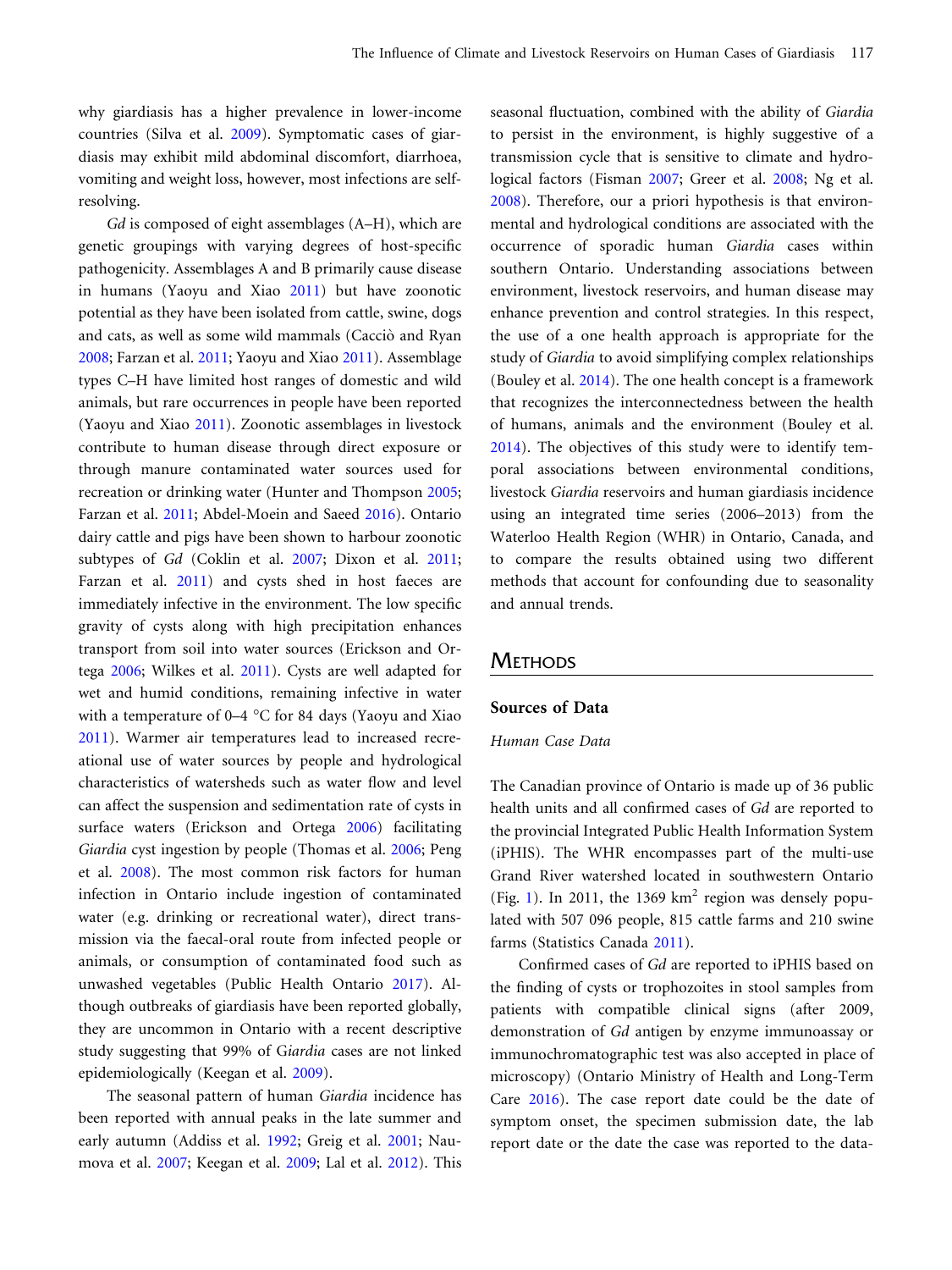<span id="page-2-0"></span>

Figure 1. Map of the Waterloo Health Region, Ontario, Canada (WHR—shaded region) where the observational data were collected. The Grand River can be seen as a river that flows from north to south through the health region. \* = Location of Waterloo International Airport where Environment Canada weather conditions (mean temperature, total precipitation) were collected;  $\pm$  = location of Doon, Waterloo County, where Environment and Climate Change Canada hydrology conditions were collected on the Grand River, ON, CA.

base. Underreporting of enteric diseases is considerable because asymptomatic, transient or mildly affected patients may not attend a health care provider (Murphy et al. [2016\)](#page-10-0). Therefore, every unique submitted case to iPHIS was used to maximize the study population. This study population is thought to be representative of the patients suffering impairment from disease. Cases who reported travel outside of the province of Ontario during the disease incubation period, or who could not confirm their travel history during the incubation period, were excluded. All cases in the dataset for the time series were identified as sporadic based on the provincial outbreak numbering system. Cases not identified by the local public health unit as being linked to an outbreak were considered to have occurred independently of other cases and coded with a unique identifier.

#### Climate and Hydrology Data

The WHR has a temperate climate consisting of distinct seasons made up of warm summers and cold winters with below freezing temperatures (Peel et al. [2007\)](#page-11-0). Weather and hydrology observations for this region were measured daily over the study period from 1 June 2006 to 31 December 2013. The environmental variables included mean air temperature  $(^{\circ}C)$  and total precipitation (mm), river water level (m) and river water flow rate  $(m^3/s)$  (Environment and Climate Change Canada [2016a](#page-10-0), [b\)](#page-10-0). Studies on the physical characteristics of Giardia have found that temperature is an important parameter influencing survival and recovery of viable cysts (Erickson and Ortega [2006\)](#page-10-0). The focus of this study on waterborne transmission meant that precipitation, water flow and water level were variables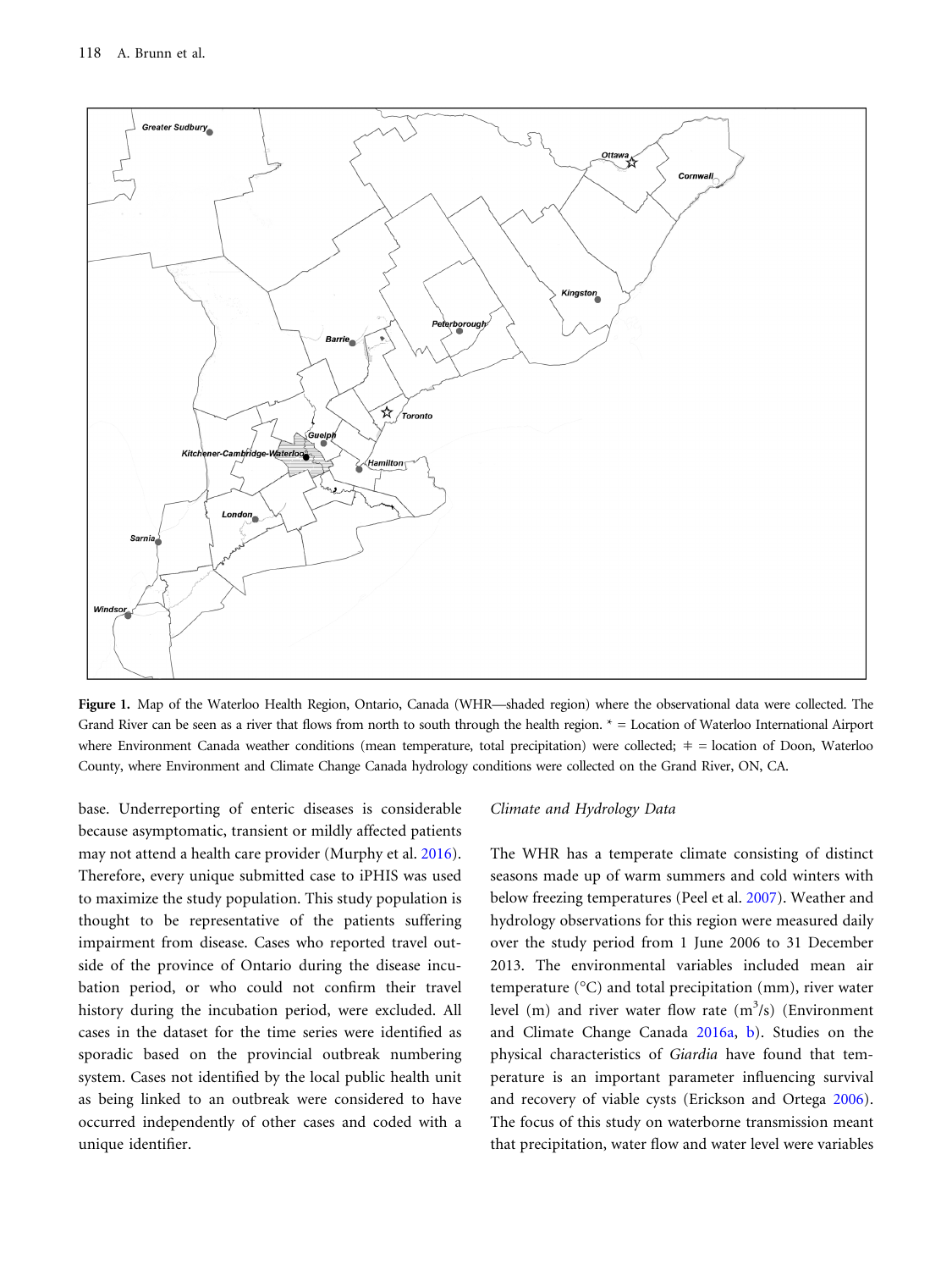of interest based on our a priori hypothesis. Weather was recorded at the Region of Waterloo International Airport, Waterloo, Ontario; daily water flow and water level observations were collected on the Grand River at Doon, Waterloo County, Ontario (Environment and Climate Change Canada [2016a,](#page-10-0) [b\)](#page-10-0).

### Livestock Reservoir Data

The pilot site of the FoodNet sentinel surveillance program of the Public Health Agency of Canada operated in the WHR between 2005 and 2014. Farm level surveillance of livestock manure samples was conducted. Each month, one or more farm type (dairy, beef or swine farm) was visited and 3 fresh, pooled manure samples and one pooled manure pit sample were collected (Public Health Agency of Canada [2010\)](#page-11-0). Each fresh sample comprised manure from five animals, representing different ages, and the manure pit sample comprised up to five subsamples collected from different depths. Samples were tested by microscopy and PCR. At least one positive sample per farm per collection date underwent further molecular subtyping to determine the assemblage (Public Health Agency of Canada [2010\)](#page-11-0). PCR and/or microscopy results for manure samples were recorded as positive, negative, or not done. A farm was labelled positive if at least one sample from the farm on a given collection date was positive for Gd by PCR and/or microscopy. Numeric cyst counts were not performed. Aggregated counts of Giardia-positive farms per manure testing date were compiled to form a time series of positive livestock reservoirs in the region between 1 June 2006 and 31 December 2008.

#### Data Organization

The study was separated into two parts to reflect the two objectives: Objective I evaluated associations between human cases and environmental variables between 1 June 2006 and 31 December 2013. For objective II, a subset of observations from Objective I collected between 1 June 2006 and 31 December 2008 were merged with the time series of Giardia-positive farms (livestock reservoir data) to create a dataset that integrated human, animal and environmental data.

#### Statistical Analysis

#### Seasonality

Seasonal fluctuation of human Giardia incidence was assessed for statistical significance by linear combination of sine and cosine terms. We employed methods previously described by Ng et al. ([2008\)](#page-11-0) to use monthly sine and cosine variables to assess seasonality and a year term to evaluate annual trends:

$$
E(Y) = \exp(\alpha + \beta 1(\text{year}) + \beta 2(\sin(2\pi \text{ month}/12)) + \beta 3(\cos(2\pi \text{ month}/12)))
$$

where  $\alpha$  is a constant,  $\beta$  is a regression coefficient for year or month and  $E(Y)$  is the expected case count for a given month (Ng et al. [2008\)](#page-11-0).

Annual variation and statistical significance of the seasonal smoothing terms were evaluated using a Poisson regression model with no predictor variables included. Significant smoothing terms ( $P \leq 0.05$ ) were included in univariable analysis models of predictor variables; oscillating seasonal smoothers (sine and cosine terms) and the year variable were forced into all multivariable models to adjust for the expected confounding effects of seasonal and annual trends.

#### Multivariable Regression Models

For each objective, Poisson regression analysis was used to examine temporal associations among average monthly weather conditions (temperature and precipitation), hydrological conditions (river flow and level), and monthly aggregated Giardia-positive farms (Objective II) on monthly aggregated human case counts. Canadian census information provided the total annual population at risk to determine the incidence rate ratio of giardiasis in people in WHR. A 1-month lag period for environmental and livestock reservoir variables was chosen as it included the incubation period of Gd in humans (approximately 7– 14 days) as well as time for the pathogen to move from livestock and the environment into the human population. Correlation between predictor variables was assessed (cutpoint > 0.8) and highly correlated pairs of variables reduced by eliminating one of the variables from further analysis. After univariable analysis (adjusted for statistically significant seasonal smoothers), monthly averaged environmental variables and monthly aggregated Giardia-positive farms that had incidence rate ratios (IRRs) that met a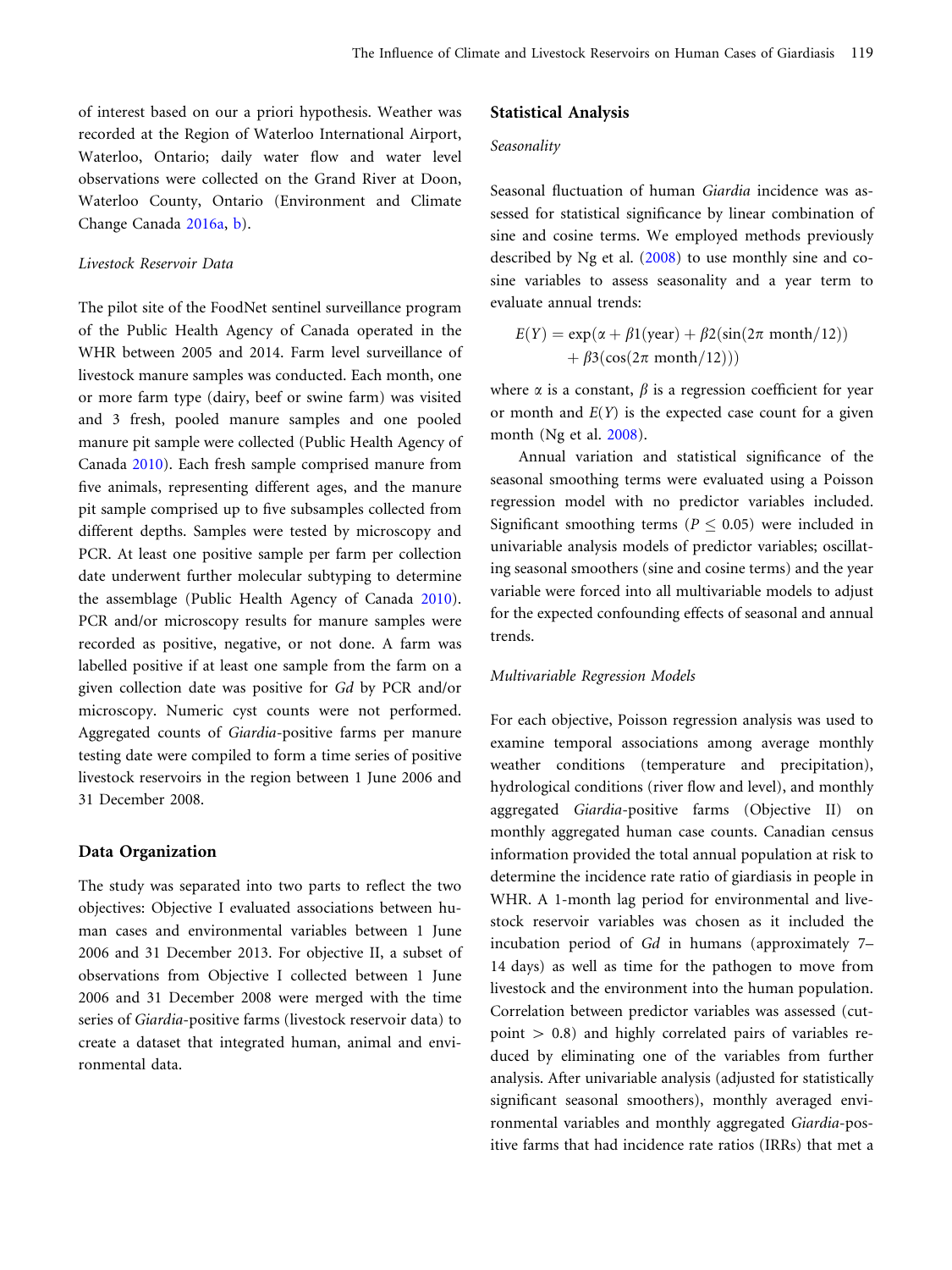liberal P value ( $P \leq 0.2$ ) were brought forward into a multivariable Poisson regression model and a backward selection process was used to determine the final multivariable model ( $P \leq 0.05$ ). Scatter plots of predicted outcomes and Anscombe residuals were created to assess outliers and covariate patterns with high influence on the model.

### Case Crossover Models

A case crossover design was used to assess the impact of acute environmental and livestock exposures on daily human case counts. This approach is useful for rare diseases with a short incubation period and intermittent exposures that create different risk periods through which subjects pass temporally (Maclure [1991;](#page-10-0) Levy et al. [2001;](#page-10-0) Ng et al. [2008](#page-11-0)). The self-matching, case crossover design compares the exposure status immediately before a case occurs to the self-matched exposure status during a control period which is randomly selected to occur prior to, after, or spanning the hazard period (Levy et al. [2001](#page-10-0)). A time-stratified, 4:1 matched design was used to match four control periods by day of week to the case report date within each 4-week stratum. Conditional logistic regression models were used to assess statistical associations between same week and 1– 4-week-lagged exposures and daily human case counts. Environmental variables were ranked from lowest to highest within each stratum to further elucidate which exposure most contributed to risk of human case development. A distributed lag model was used to account for transmission of the pathogen through the environment and the average incubation period in humans.

Case crossover associations were measured as odds ratios (OR). Statistically significant associations between human cases and exposures reported during the concurrent week (i.e. exposures with no lag period) were not considered to be biologically feasible, given the mean incubation period for Gd in people is 7–14 days. All statistical analysis was conducted using STATA 14.0 (STATA Corporation, College Station, TX).

### **RESULTS**

### Objective I: Environmental Variables and Human Case Counts: 2006–2013

Between 1 June 2006 and December 31st there were 403 cases of giardiasis reported to iPHIS by the WHR. A reported symptom onset date was included for 304 (75%) of the cases. The average annual rate of reported cases was 10.8 cases per 100 000 person-years. Monthly human case counts showed a late summer and early autumn peak (Fig. [2\)](#page-5-0). High correlation ( $> 0.8$ ) between water level and water flow meant that only water level was examined in multivariable regression analysis.

A statistically significant seasonal pattern (Fig. [2](#page-5-0)) indicated increased human case occurrence coinciding with the late summer and early autumn period (P value for linear combination of sine and cosine seasonal estimators = 0.01). No annual trends were identified ( $P > 0.05$ ).

### Poisson Regression Analysis

Univariable regression analysis found that human disease incidence was inversely associated with water level of the previous month only (IRR = 0.43, 95% CI 0.18, 1.00,  $P = 0.05$ ) (Table [1\)](#page-6-0). When this environmental exposure was applied to the main effects model adjusted for seasonal predictors and year, it was not statistically significant  $(P = 0.06)$ .

#### Case Crossover Analysis

Case crossover analysis found that the water level and flow rate of the Grand River 1 week prior to human cases was associated with an increased risk of giardiasis in the WHR (Table [1\)](#page-6-0). Within-stratum coolest mean air temperatures (lowest tertile) increased the odds of human case occurrence 3 weeks later (OR 0.75, 95% CI 0.60, 0.94, P = 0.014) (Table [1\)](#page-6-0).

### Objective 2: Environmental Variables, Livestock Reservoirs and Human Case Counts, 2006–2008

Between 1 June 2006 to 31 December 2008, 145 human cases were reported to iPHIS for the WHR representing an average rate of 11.6 cases per 100 000 person-years. There were 107 (73%) recorded cases with a reported date of symptom onset. Between 1 June 2006 and 31 December 2008, 335 manure samples were collected from 86 unique cattle and swine farms. 222 (66%) manure samples tested positive by either microscopy or PCR, or both. Assemblage typing data was restricted to 128 positive samples and identified 30 (23%) samples as assemblages A or B, the remaining samples were typed as assemblage E.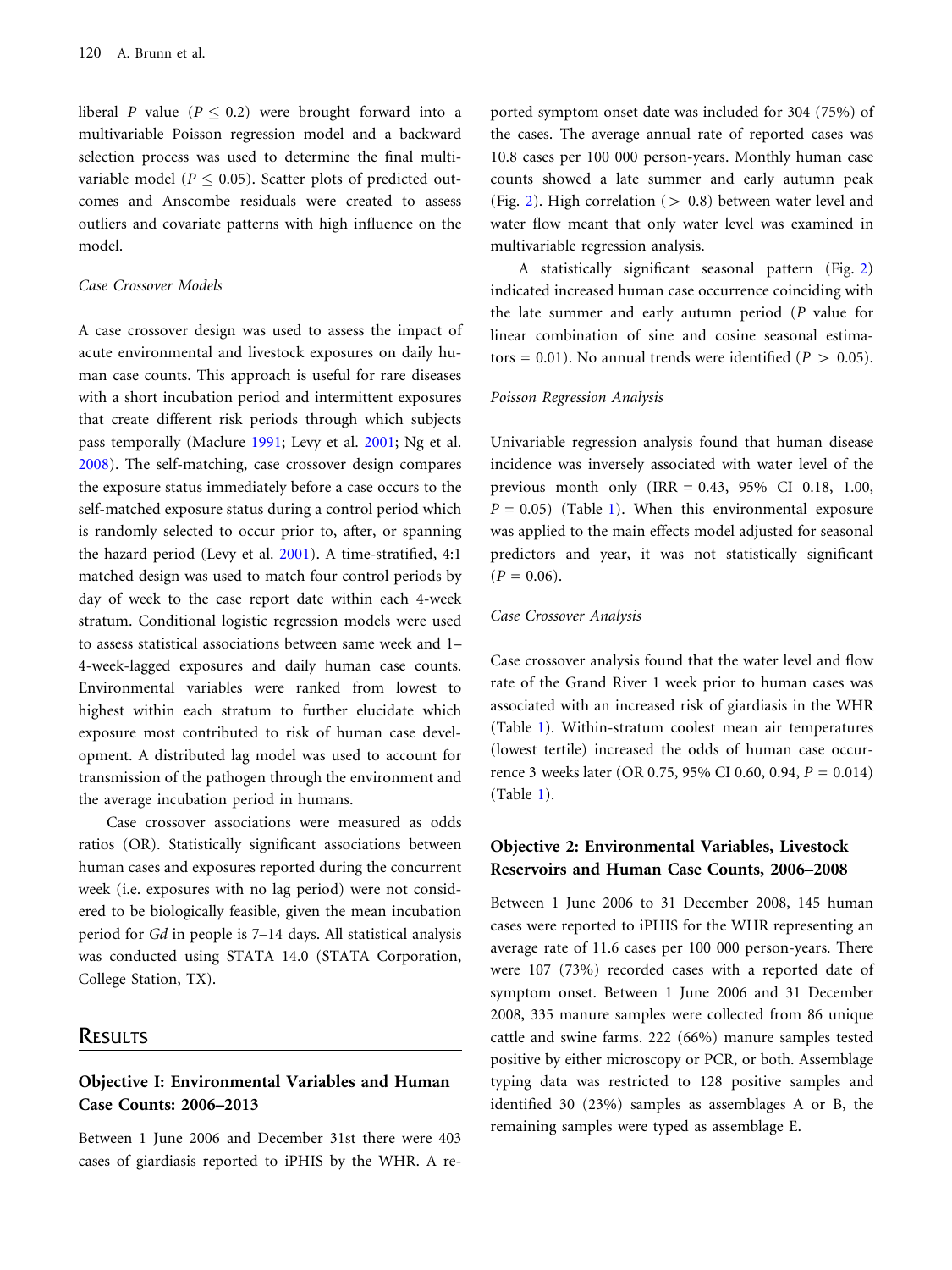<span id="page-5-0"></span>

Figure 2. Predicted and observed human Giardia duodenalis cases from the Waterloo health region, Ontario, 2006–2013. Observed monthly human case counts are represented by the grey bars. Model predicted monthly human case counts are represented by the oscillating black line.

Similar to the results of Objective I, the truncated dataset also exhibited a trend of seasonal periodicity for human cases (P value for linear combination of sine and cosine seasonal estimators  $= 0.002$ ) but no year on year trend  $(P > 0.05)$ .

#### Poisson Regression Analysis

For the truncated time series, univariable regression analysis (controlling for seasonality) found that the odds of becoming a case were associated with water level (IRR = 6.18, 95% CI 1.22, 31.45,  $P = 0.03$ ), 1-month-lagged water level (IRR = 0.25, 95% CI 0.04, 1.65,  $P = 0.15$ ), 1-monthlagged mean temperature (IRR = 0.93, 95% CI 0.84, 1.02,  $P = 0.12$ ), and 1-month-lagged total precipitation (IRR = 1.10, 95% CI 0.99, 1.[2](#page-7-0)1,  $P = 0.07$ ) (Table 2). A univariable model using the number of Giardia-positive farms as the predictor found that Giardia-positive farms were not associated with human cases ( $P > 0.05$ ). The final multivariable model controlling for seasonality and year, found statistically significant associations with water level and 1 month-lagged water level (IRR = 9.80, 95% CI 1.69, 56.71,  $P = 0.01$ ; IRR = 0.10, 95% CI 0.01, 0.85,  $P = 0.04$ ) (Table [2\)](#page-7-0).

#### Case Crossover Analysis

Case crossover analysis of the truncated time series that included data on livestock reservoirs found associations between mean temperature and increased odds of human cases occurring 3 weeks later (Table [2\)](#page-7-0), whereas decreases in temperature (lowest tertile) for the same lag period reduced the risk of infection (OR 1.58, 95% CI 1.05, 2.38,  $P = 0.029$ ; OR 0.56, 95% CI 0.38, 0.83,  $P = 0.004$ ). Livestock reservoirs lagged by one week increased human giardiasis risk (OR 1.65, 95% CI 1.23, 2.22,  $P = 0.001$ ) (Fig. [3\)](#page-8-0). Increasing levels of precipitation decreased the odds of an individual becoming a case 4 weeks later (OR 0.6, 95% CI 0.37, 0.97, P = 0.038) (Table [2\)](#page-7-0).

### **DISCUSSION**

This study contributes to our understanding of the relationship between environmental factors, livestock pathogen reservoirs, and the risk of human giardiasis. Our findings of a late summer peak in incidence are in agreement with previous studies examining temporal trends in human giardiasis (Addiss et al. [1992](#page-10-0); Naumova et al. [2007;](#page-11-0) Keegan et al. [2009;](#page-10-0) Lal et al. [2012\)](#page-10-0). The consistency of a seasonal pattern, along with the persistence of Giardia as a water-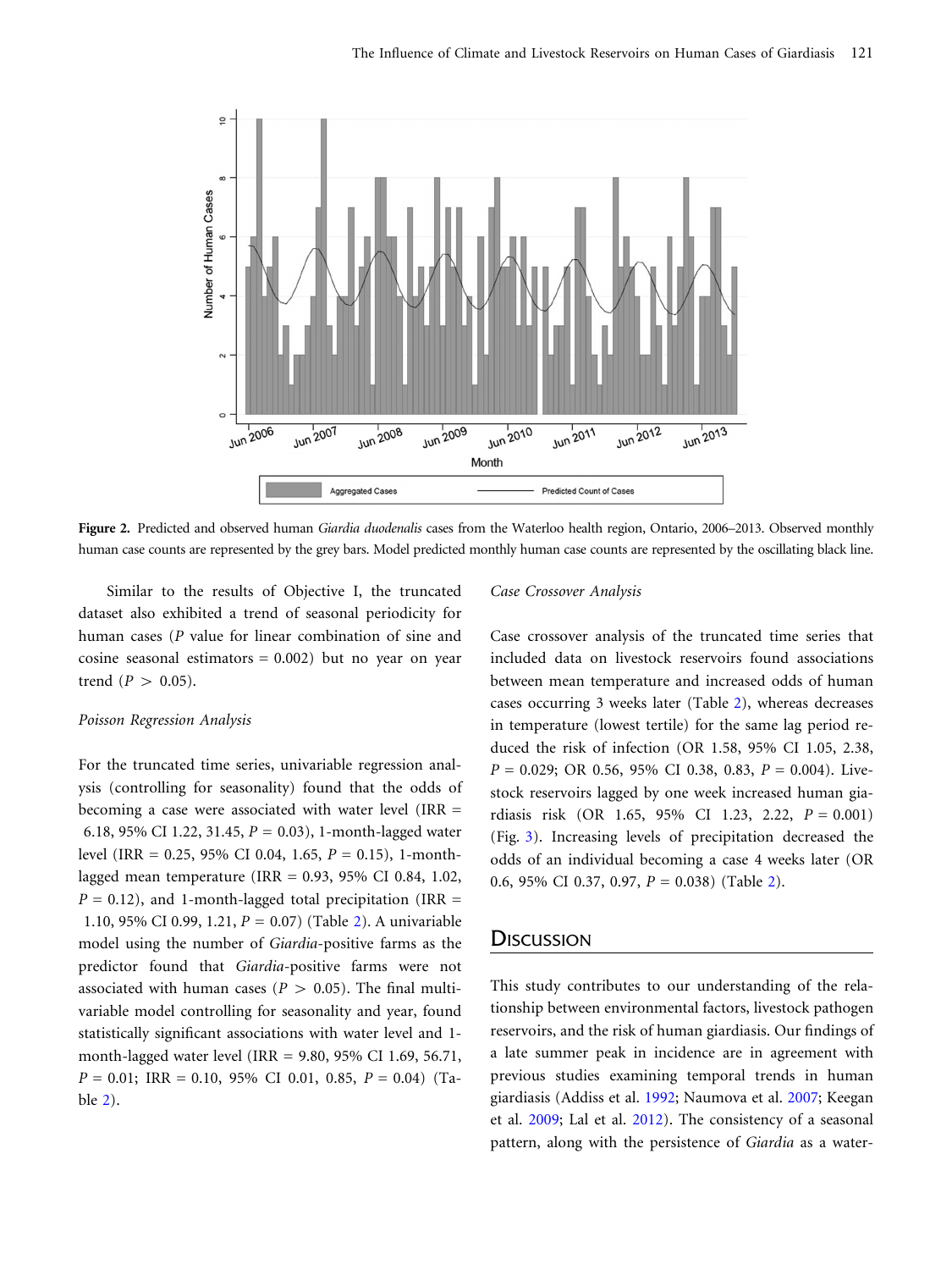<span id="page-6-0"></span>

| Exposure variable                |            |                                                                                                                                                                                                                                                                                                                                                                                  | Jnivariable regression model |                                                                                                                                                                                                                                                                                                                                                                                                                                                                                                                                                                                                                                                                                                                                                                      | Exposure variable         |         |                                |                          | Case crossover analysis     |                   |
|----------------------------------|------------|----------------------------------------------------------------------------------------------------------------------------------------------------------------------------------------------------------------------------------------------------------------------------------------------------------------------------------------------------------------------------------|------------------------------|----------------------------------------------------------------------------------------------------------------------------------------------------------------------------------------------------------------------------------------------------------------------------------------------------------------------------------------------------------------------------------------------------------------------------------------------------------------------------------------------------------------------------------------------------------------------------------------------------------------------------------------------------------------------------------------------------------------------------------------------------------------------|---------------------------|---------|--------------------------------|--------------------------|-----------------------------|-------------------|
|                                  |            | $\mathbb{R}$                                                                                                                                                                                                                                                                                                                                                                     | $(P\leq 0.2)$<br>P value     | $95%$ CI                                                                                                                                                                                                                                                                                                                                                                                                                                                                                                                                                                                                                                                                                                                                                             |                           |         |                                | $\approx$                | $P$ value ( $P \leq 0.05$ ) | 95% CI            |
| Climate                          | Lag period |                                                                                                                                                                                                                                                                                                                                                                                  |                              |                                                                                                                                                                                                                                                                                                                                                                                                                                                                                                                                                                                                                                                                                                                                                                      | Climate                   | Tertile | Lag period <sup>c</sup>        |                          |                             |                   |
| Mean air temperature (°C) No lag |            | 1.01                                                                                                                                                                                                                                                                                                                                                                             | 0.344                        | 0.99, 1.12                                                                                                                                                                                                                                                                                                                                                                                                                                                                                                                                                                                                                                                                                                                                                           | Mean air temperature (°C) | Lowest  | 3 weeks                        | 0.75                     | 0.014                       | 0.60, 0.94        |
|                                  | 1 month    | 1.00                                                                                                                                                                                                                                                                                                                                                                             | 0.645                        | 0.99, 1.01                                                                                                                                                                                                                                                                                                                                                                                                                                                                                                                                                                                                                                                                                                                                                           |                           | Medium  | 3 weeks                        | 1.18                     | 0.200                       | 0.92, 1.51        |
|                                  |            |                                                                                                                                                                                                                                                                                                                                                                                  |                              |                                                                                                                                                                                                                                                                                                                                                                                                                                                                                                                                                                                                                                                                                                                                                                      |                           | Highest | 3 weeks                        | 1.22                     | 0.118                       | 0.95, 1.57        |
| Total precipitation (mm)         | No lag     | 00.1                                                                                                                                                                                                                                                                                                                                                                             | 0.966                        | 0.93, 1.08                                                                                                                                                                                                                                                                                                                                                                                                                                                                                                                                                                                                                                                                                                                                                           | Total precipitation (mm)  | Lowest  | $\overline{\phantom{a}}$       | $\overline{1}$           |                             | $\overline{1}$    |
|                                  | 1 month    | 0.99                                                                                                                                                                                                                                                                                                                                                                             | 0.831                        | 0.92, 1.07                                                                                                                                                                                                                                                                                                                                                                                                                                                                                                                                                                                                                                                                                                                                                           |                           | Medium  | I                              | Ī                        | I                           | I                 |
|                                  |            |                                                                                                                                                                                                                                                                                                                                                                                  |                              |                                                                                                                                                                                                                                                                                                                                                                                                                                                                                                                                                                                                                                                                                                                                                                      |                           | Highest | $\begin{array}{c} \end{array}$ | $\overline{\phantom{a}}$ | I                           | $\mathbf{I}$<br>I |
| Hydrology                        |            |                                                                                                                                                                                                                                                                                                                                                                                  |                              |                                                                                                                                                                                                                                                                                                                                                                                                                                                                                                                                                                                                                                                                                                                                                                      | Hydrology                 |         |                                |                          |                             |                   |
| Water flow $(m^3/s)^b$           | No lag     | $\begin{array}{c} \rule{0pt}{2.5ex} \rule{0pt}{2.5ex} \rule{0pt}{2.5ex} \rule{0pt}{2.5ex} \rule{0pt}{2.5ex} \rule{0pt}{2.5ex} \rule{0pt}{2.5ex} \rule{0pt}{2.5ex} \rule{0pt}{2.5ex} \rule{0pt}{2.5ex} \rule{0pt}{2.5ex} \rule{0pt}{2.5ex} \rule{0pt}{2.5ex} \rule{0pt}{2.5ex} \rule{0pt}{2.5ex} \rule{0pt}{2.5ex} \rule{0pt}{2.5ex} \rule{0pt}{2.5ex} \rule{0pt}{2.5ex} \rule{0$ | I                            | $\begin{array}{c} \rule{0pt}{2.5ex} \rule{0pt}{2.5ex} \rule{0pt}{2.5ex} \rule{0pt}{2.5ex} \rule{0pt}{2.5ex} \rule{0pt}{2.5ex} \rule{0pt}{2.5ex} \rule{0pt}{2.5ex} \rule{0pt}{2.5ex} \rule{0pt}{2.5ex} \rule{0pt}{2.5ex} \rule{0pt}{2.5ex} \rule{0pt}{2.5ex} \rule{0pt}{2.5ex} \rule{0pt}{2.5ex} \rule{0pt}{2.5ex} \rule{0pt}{2.5ex} \rule{0pt}{2.5ex} \rule{0pt}{2.5ex} \rule{0$<br>$\begin{array}{c} \rule{0pt}{2.5ex} \rule{0pt}{2.5ex} \rule{0pt}{2.5ex} \rule{0pt}{2.5ex} \rule{0pt}{2.5ex} \rule{0pt}{2.5ex} \rule{0pt}{2.5ex} \rule{0pt}{2.5ex} \rule{0pt}{2.5ex} \rule{0pt}{2.5ex} \rule{0pt}{2.5ex} \rule{0pt}{2.5ex} \rule{0pt}{2.5ex} \rule{0pt}{2.5ex} \rule{0pt}{2.5ex} \rule{0pt}{2.5ex} \rule{0pt}{2.5ex} \rule{0pt}{2.5ex} \rule{0pt}{2.5ex} \rule{0$ | Water flow $(m^3/s)$      | Lowest  | 1 week                         | 0.95                     | 0.680                       | 0.76, 1.19        |
|                                  | 1 month    | I                                                                                                                                                                                                                                                                                                                                                                                |                              | I<br>Ï                                                                                                                                                                                                                                                                                                                                                                                                                                                                                                                                                                                                                                                                                                                                                               |                           | Medium  | 1 week                         | 1.38                     | 0.010                       | 1.08, 1.76        |
|                                  |            |                                                                                                                                                                                                                                                                                                                                                                                  |                              |                                                                                                                                                                                                                                                                                                                                                                                                                                                                                                                                                                                                                                                                                                                                                                      |                           | Highest | 1 week                         | 0.74                     | 0.032                       | 0.57, 0.97        |
| Water level (m)                  | No lag     | $\Xi$                                                                                                                                                                                                                                                                                                                                                                            | 0.804                        | 0.48, 2.60                                                                                                                                                                                                                                                                                                                                                                                                                                                                                                                                                                                                                                                                                                                                                           | Water level (m)           | Lowest  | 1 week                         | 0.91                     | 0.417                       | 0.73, 1.14        |
|                                  | 1 month    | 0.43                                                                                                                                                                                                                                                                                                                                                                             | 0.050                        | 0.18, 1.00                                                                                                                                                                                                                                                                                                                                                                                                                                                                                                                                                                                                                                                                                                                                                           |                           | Medium  | 1 week                         | 1.42                     | 0.005                       | 1.11, 1.82        |
|                                  |            |                                                                                                                                                                                                                                                                                                                                                                                  |                              |                                                                                                                                                                                                                                                                                                                                                                                                                                                                                                                                                                                                                                                                                                                                                                      |                           | Highest | 1 week                         | 0.77                     | 0.060                       | 0.59, 1.01        |

<sup>a</sup>Univariable model adjusted for cosine seasonal oscillator term ( $P < 0.05$ ).  $b$ No results due to collinearity (cutpoint  $> 0.8$ ) between water flow and water level. cResults for variables with at least one statistically significant result shown; complete results available in Supplement 3.

<sup>a</sup>Univariable model adjusted for cosine seasonal oscillator term ( $P < 0.05$ ).<br><sup>b</sup>No results due to collinearity (cutpoint  $> 0.8$ ) between water flow and water level.<br><sup>9</sup>Nesults for variables with at least one statistica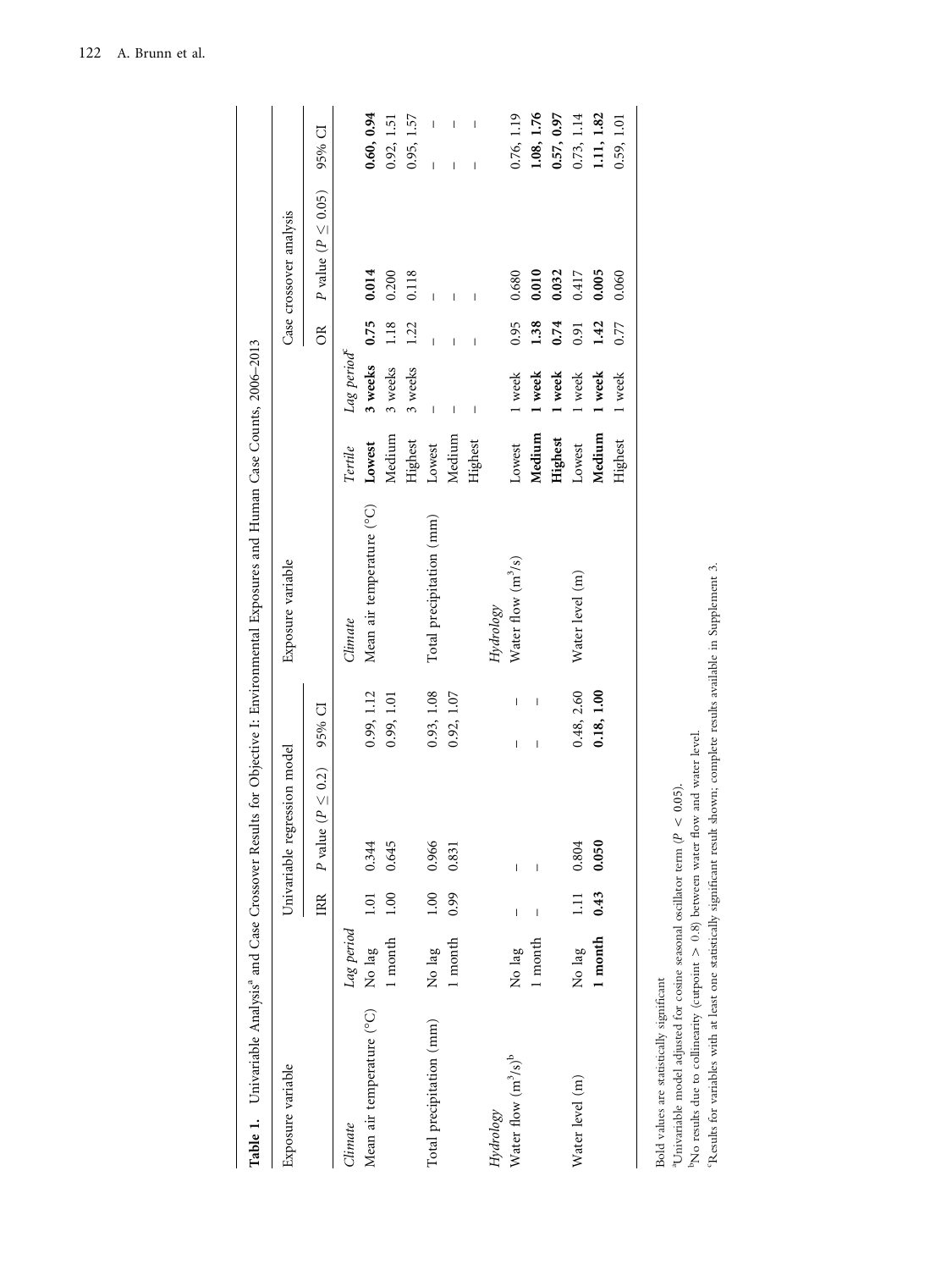<span id="page-7-0"></span>

|                | Table 2. Univariable <sup>a</sup> and Multivariable <sup>b</sup> Regre | L. Pruisanos<br>Analysis and Case Crossover Results, Objective II | ivestock Reservoirs and Human Case ( |
|----------------|------------------------------------------------------------------------|-------------------------------------------------------------------|--------------------------------------|
| $-0.06 - 2008$ |                                                                        |                                                                   |                                      |
|                | Tnivariable,                                                           |                                                                   | ase crossover analysis               |

| Exposure variable         |            |                          | ession model<br>Univariable regr |                                                            | Exposure variable              |                |                           |                          | Case crossover analysis               |                          |
|---------------------------|------------|--------------------------|----------------------------------|------------------------------------------------------------|--------------------------------|----------------|---------------------------|--------------------------|---------------------------------------|--------------------------|
|                           |            | <b>IRR</b>               | $P \leq 0.2$<br>P value          | 95% CI                                                     |                                |                |                           | $\beta$                  | P value ( $P \leq 0.05$ )             | 95% CI                   |
| Climate                   | Lag period |                          |                                  |                                                            | Climate                        | Tertile        | Lag period <sup>d</sup>   |                          |                                       |                          |
| Mean air temperature (°C) | No lag     | 1.02                     | 0.624                            | 0.93, 1.13                                                 | Mean air temperature (°C)      | Lowest         | 3 weeks                   | 0.56                     | 0.004                                 | 0.38, 0.83               |
|                           | $1$ month  | 0.93                     | 0.120                            | 0.84, 1.02                                                 |                                | Medium         | 3 weeks                   | 1.58                     | 0.029                                 | 1.05, 2.38               |
|                           |            |                          |                                  |                                                            |                                | Highest        | 3 weeks                   | 1.32                     | 0.188                                 | 0.87, 2.00               |
| Total precipitation (mm)  | No lag     | 1.02                     | 0.670                            | 0.92, 1.13                                                 | Total precipitation (mm)       | Lowest         | 4 weeks                   | 0.94                     | 0.733                                 | 0.64, 1.37               |
|                           | 1 month    | 1.10                     | 0.070                            | 0.99, 1.21                                                 |                                | Medium         | 4 weeks                   | 1.49                     | 0.060                                 | 0.98, 2.27               |
|                           |            |                          |                                  |                                                            |                                | Highest        | 4 weeks                   | 0.60                     | 0.038                                 | 0.37, 0.97               |
| Hydrology                 |            |                          |                                  |                                                            | Hydrology                      |                |                           |                          |                                       |                          |
| Water flow $(m^3/s)^c$    | No lag     | L                        | L                                | $\mathbf{I}$<br>I                                          | Water flow $(m^3/s)$           | Lowes          | T                         | I                        | T                                     |                          |
|                           | $1$ month  | $\overline{1}$           | $\overline{\phantom{a}}$         | $\begin{array}{c} \end{array}$<br>$\overline{\phantom{a}}$ |                                | Medium         | I                         |                          | $\overline{1}$                        |                          |
|                           |            |                          |                                  |                                                            |                                | Highest        |                           |                          | T                                     | T                        |
| Water level (m)           | No lag     | 6.18                     | 0.030                            | 1.22, 31.45                                                | Water level (m)                | Lowest         |                           |                          |                                       | $\mathbf{I}$             |
|                           | 1 month    | 0.25                     | 0.150                            | 0.04, 1.65                                                 |                                | Medium         | I                         | $\overline{\phantom{a}}$ | $\begin{array}{c} \hline \end{array}$ | $\mathsf{I}$<br>I        |
|                           |            |                          |                                  |                                                            |                                | Highest        |                           |                          |                                       | $\overline{\phantom{a}}$ |
|                           |            |                          |                                  |                                                            | Livestock reservoir            | $\overline{1}$ | 1 week                    | 1.65                     | 0.001                                 | 1.23, 2.22               |
|                           |            |                          |                                  |                                                            |                                |                |                           |                          |                                       |                          |
| Regression variable       |            |                          |                                  |                                                            | Multivariable regression model |                |                           |                          |                                       |                          |
|                           |            |                          |                                  |                                                            | R <sub>R</sub>                 |                | P value ( $P \leq 0.05$ ) |                          |                                       | 95% CI                   |
| Lag period                |            |                          |                                  |                                                            |                                |                |                           |                          |                                       |                          |
| Cosine month              |            | I                        |                                  |                                                            | 0.68                           | 0.005          |                           |                          |                                       | 0.52, 0.89               |
| Sine month                |            | I                        |                                  |                                                            | 0.73                           | 0.070          |                           |                          |                                       | 0.51, 1.03               |
| Year                      |            | $\overline{\phantom{a}}$ |                                  |                                                            | 1.04                           | 0.743          |                           |                          |                                       | 0.82, 1.31               |
| Water level               |            |                          |                                  |                                                            | 9.80                           | 0.010          |                           |                          |                                       | 1.69, 56.71              |
| Water level               |            |                          | 1 month                          |                                                            | 0.10                           | 0.035          |                           |                          |                                       | 0.01, 0.85               |

Bold values are statistically significant Bold values are statistically significant

aUnivariable model adjusted for sine and cosine seasonal oscillator terms (  $P = 0.01, P = 0.05$ ).

bMultivariable model adjusted for sine and cosine seasonal oscillator terms and year variable (forced into the model).

cNo results due to collinearity (cutpoint  $^{\circ}$ No results due to collinearity (cutpoint  $>$  0.8) between water flow and water level. 0.8) between water flow and water level.

<sup>4</sup>Results for variables with at least one statistically significant result shown; complete results available in Supplement 3. dResults for variables with at least one statistically significant result shown; complete results available in Supplement 3.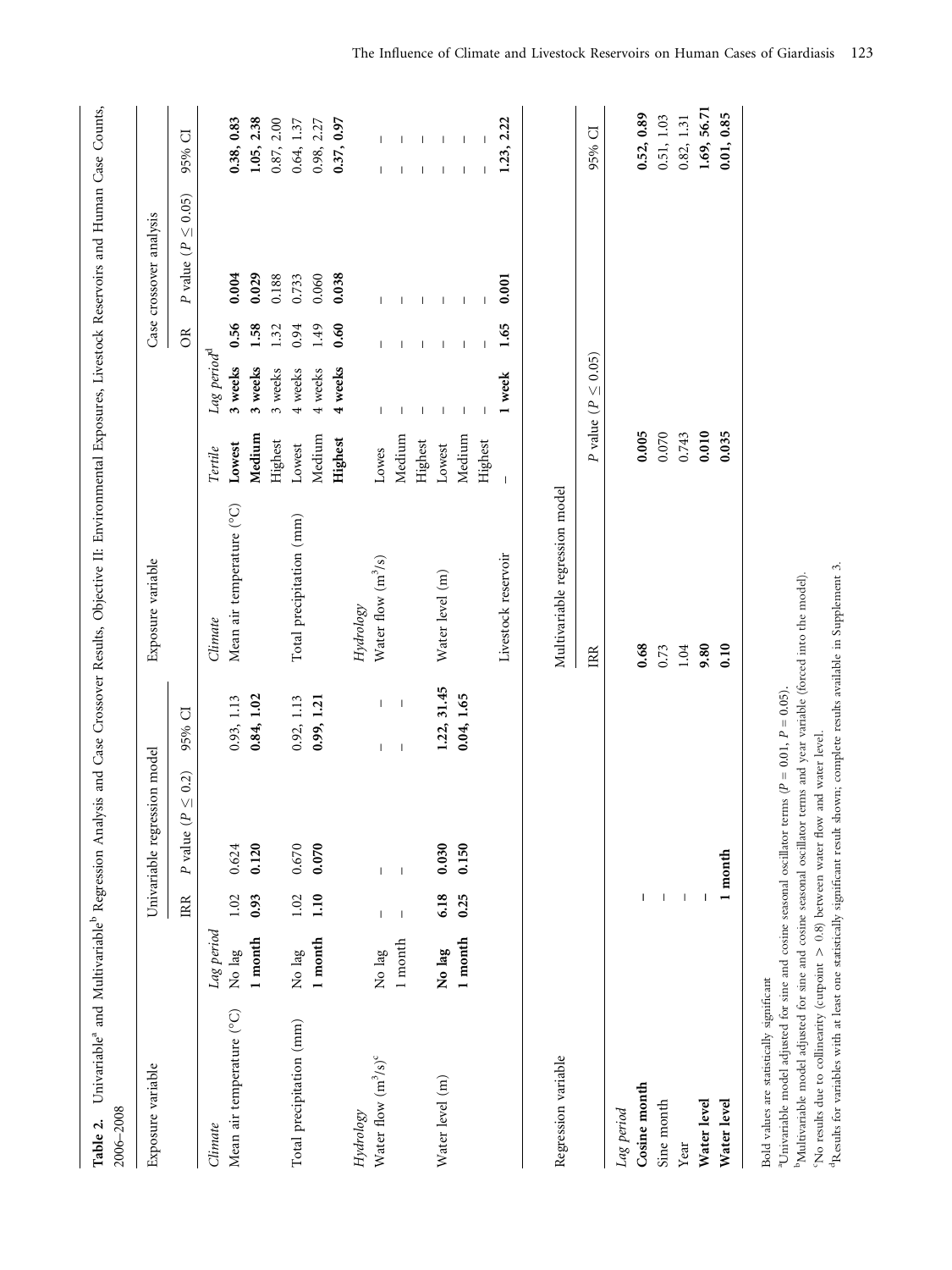<span id="page-8-0"></span>

Figure 3. Case crossover results evaluating associations between the presence of weekly aggregated livestock reservoirs of G. duodenalis and human cases of Giardia duodenalis in the Waterloo health region, Ontario, 2006–2008. The hazard period is a 4-week period preceding a human case during which weekly aggregated exposures are assessed for influence on the odds of a human case occurring on day 0 (far right of the x-axis). Solid line = weekly odds ratio, dashed lines = upper and lower 95% confidence limits,  $*$  = statistically significant odds ratio ( $P \leq 0.05$ ), grey shaded box = time within the hazard period that precedes a human case with a statistically significant exposure.

borne pathogen (Yaoyu and Xiao [2011\)](#page-11-0), suggests human giardiasis is sensitive to climate and hydrology factors.

Associations between human case occurrence and hydrological variables were identified in both the multivariable and case crossover analysis. Inverse associations between aggregated human case counts and river water levels have been previously reported for another waterborne pathogen, Legionella, in multivariable models (Ng et al. [2008\)](#page-11-0). In contrast to the findings of our multivariable model, the case crossover analysis found that the odds of human cases increased with the water level and flow of the Grand River occurring 1 week before cases. These findings differ from a case crossover study on the enteric protozoa, Cryptosporidium, which identified increased water flow and water levels as having a protective effect on human case risk and attributed this to dilution of pathogen concentrations in the watershed (Brankston et al. [2018](#page-10-0)). The discrepancy between these results may be related to external control of river flow and level exercised by the Grand River Conservation Authority via a system of dams and water reservoirs which minimize flooding risk and maintain water quality for discharging sewage plants. The Grand River at Doon, Ontario, where hydrology data for this study was collected, is heavily augmented during the late summer dry period.

Up to 90% of the total river water volume at Doon in August can come from the reservoir (Grand River Conservation Authority [2014](#page-10-0)). While the effects of river level manipulation may be lost in monthly averaged exposure data, reservoir release seen as an acute exposure could influence associations being found with human case counts using the case crossover methodology. Alternately, resuspension of enteric pathogens from stream sediments during periods of high water flow, such as stormy weather, has been proposed as an explanation for measurements of increased concentrations of E. coli occurring with high stream flow rates (Dorner et al. 2006). While an explanatory hypothesis for a positive association between human giardiasis cases and water levels and flow rates in relation to increased river cyst concentration is unclear in the present study, cyst survival in river sediments and potential for resuspension is an area for future research. When the presence of livestock reservoirs was added to the model (Objective 2), an increase in the odds of human cases was seen with a 1-week lag period. Surveillance studies have confirmed the presence of zoonotic Giardia assemblages in Ontario cattle and swine herds (Coklin et al. [2007;](#page-10-0) Dixon et al. [2011;](#page-10-0) Farzan et al. [2011](#page-10-0)), providing initial support for the hypothesis of spill-over of zoonotic Gd from livestock reservoirs. Our results would benefit from molecular typing of Giardia cysts obtained from the Grand River to confirm if potentially zoonotic cysts from livestock can survive effluent transport mechanisms into the watershed.

Statistically significant associations between mean temperature and human case incidence from the case crossover analysis resulted in inverse effects at the lowest tertile of mean temperature with a lag period of 3 weeks. In both the full and truncated time series, the lowest mean air temperatures occurring three weeks prior to human cases decreased the risk of giardiasis.

Previous studies have reported associations between time-lagged high temperatures and increased risk of waterborne enteric disease (Thomas et al. [2006;](#page-11-0) Naumova et al. [2007;](#page-11-0) Brankston et al. [2018](#page-10-0)), possibly reflecting changes in human behaviour and greater opportunities for exposure to contaminated surface waters (Thomas et al. [2006](#page-11-0); Peng et al. [2008;](#page-11-0) Brankston et al. [2018](#page-10-0)). While the results found in this study do not directly support this hypothesis, it is possible that on days with cooler than average temperatures a protective effect is observed as people may be less inclined to recreate in natural water bodies.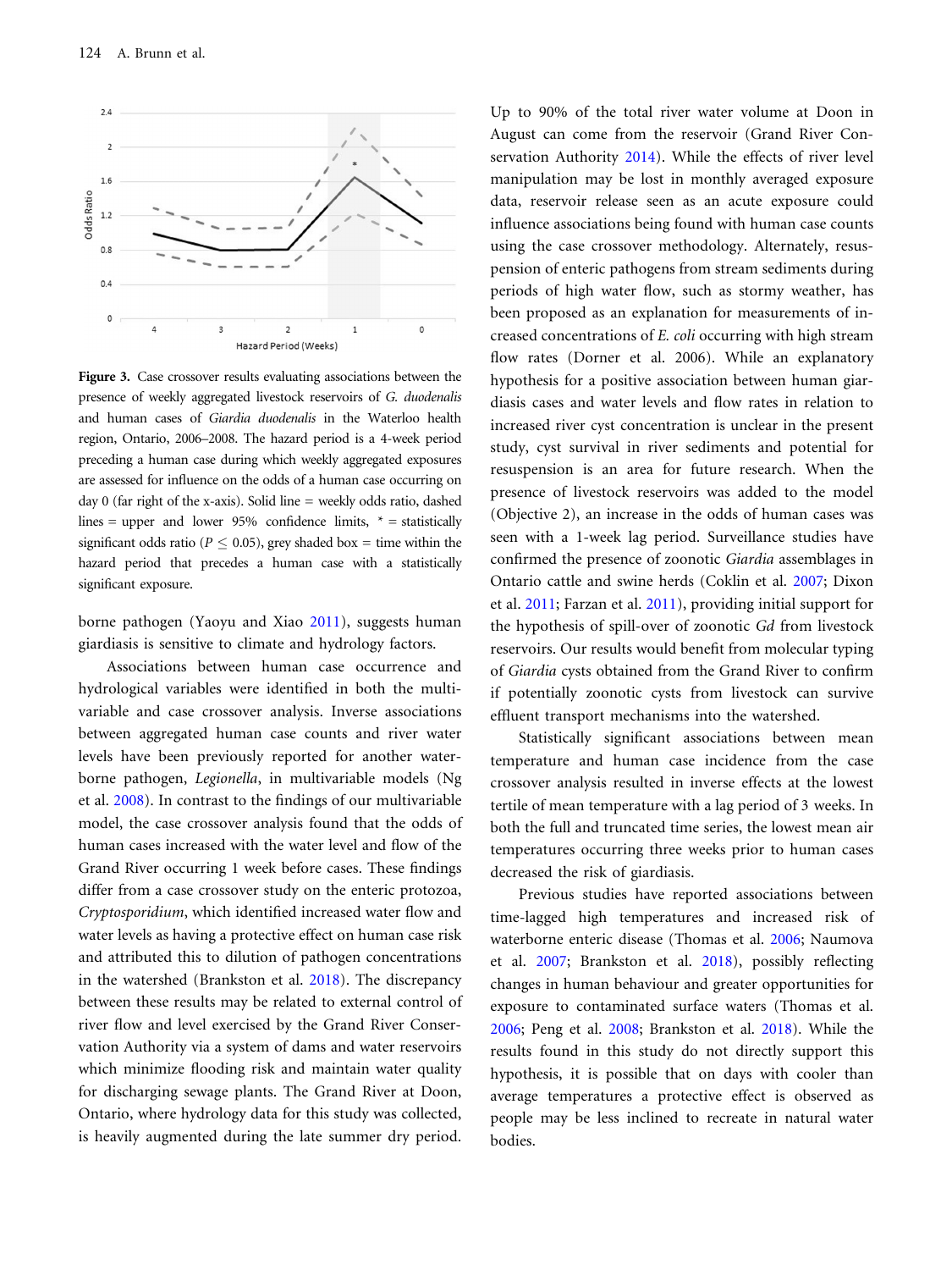In the truncated time series, within-stratum highest precipitation levels occurring 4 weeks prior to human cases were inversely related to giardiasis occurrence (Table [2\)](#page-7-0). This result contradicts two studies that found that high rainfall events preceded increased human enteric case incidence (Thomas et al. [2006](#page-11-0); Escobedo et al. [2015\)](#page-10-0), however, one study was based in Cuba where average rainfall is higher than what is observed in Ontario (Escobedo et al. [2015](#page-10-0)). The second study, based in Canada, used a longer hazard period of 6 weeks and stratified precipitation to assess only extreme rainfall events (Thomas et al. [2006\)](#page-11-0). The difference in results may be related to stratification choice, length of hazard period, or pathogen biology.

Some limitations should be noted. Aggregating cases into monthly counts could mask underlying patterns. For example, environmental variables averaged by month may not reflect the true exposures influencing transmission, potentially leading to imprecise inferences. Case crossover analysis aims to avoid this potential bias by examining associations between acute exposures and daily case occurrence using a self-matched study design. However, the testing of multiple hypotheses in the case crossover method may increase the probability of a Type 1 error resulting in spurious associations. In this study, type 1 errors were minimized by grouping exposures to minimize the number of hypotheses tested.

The livestock sampling data for Gd was constrained by inconsistent monthly sampling and sporadic genotyping results, leading to assemblage type reporting for just over 50% of positive samples. We acknowledge that the Giardiapositive farm counts might not accurately reflect the true number of Giardia-positive farms in the region. Nonetheless, the positive counts taken from surveillance data represent a subset and likely underrepresent the true number of cases, influencing the bias towards the null. Assemblage typing data provided confirmation that potentially zoonotic Gd assemblages were present in livestock reservoirs in the region, supporting the possibility of a zoonotic transmission route. Molecular studies of isolates and genetic assemblage typing of samples would strengthen the spillover hypothesis. Effect modification between positivetesting farms and environmental variables was not investigated due to limited farm data, however including this as a future direction could contribute to our understanding of livestock disease reservoirs.

Symptom onset dates were reported for 75% (Objective I dataset) and 73% (Objective II dataset) of human case counts used in this study. The remaining cases were included in the study to counteract underreporting which is known to occur however, it is possible that the inclusion of these cases resulted in incorrect estimates of associations and exposure lag periods.

Ecological systems are changing at an unprecedented rate (Walther et al. [2002](#page-11-0); Post et al. [2009\)](#page-11-0). With climatic conditions expected to change in the coming years, it is necessary to understand the environmental drivers of climate-sensitive diseases (Bouley et al. [2014;](#page-10-0) Machalaba et al. [2015](#page-10-0)). While the design of this study precludes conclusions being drawn regarding cause and effect, the relationships described provide an understanding of the associations between human giardiasis, livestock disease reservoirs, and environmental variables using a one health approach.

### **CONCLUSION**

Seasonality of human Gd cases appears to be influenced by hydrology and temperature variables occurring 1–3 weeks prior to case occurrence. Molecular epidemiology confirming survival of zoonotic pathogen spill-over from livestock into watersheds would assist in clarifying the influence of livestock reservoirs. The results of this study contribute information about the influence of environmental and livestock exposures on a climate-sensitive waterborne disease and may be useful in future forecasting of the effects of climate change on human enteric disease.

### **ACKNOWLEDGEMENTS**

We thank Public Health Ontario, Public Health Agency of Canada and Environment and Climate Change Canada for providing access to the datasets required to undertake this study.

### FUNDING

This study was funded by the Canadian Institutes of Health Research (CIHR) and the Canada Research Chairs Program.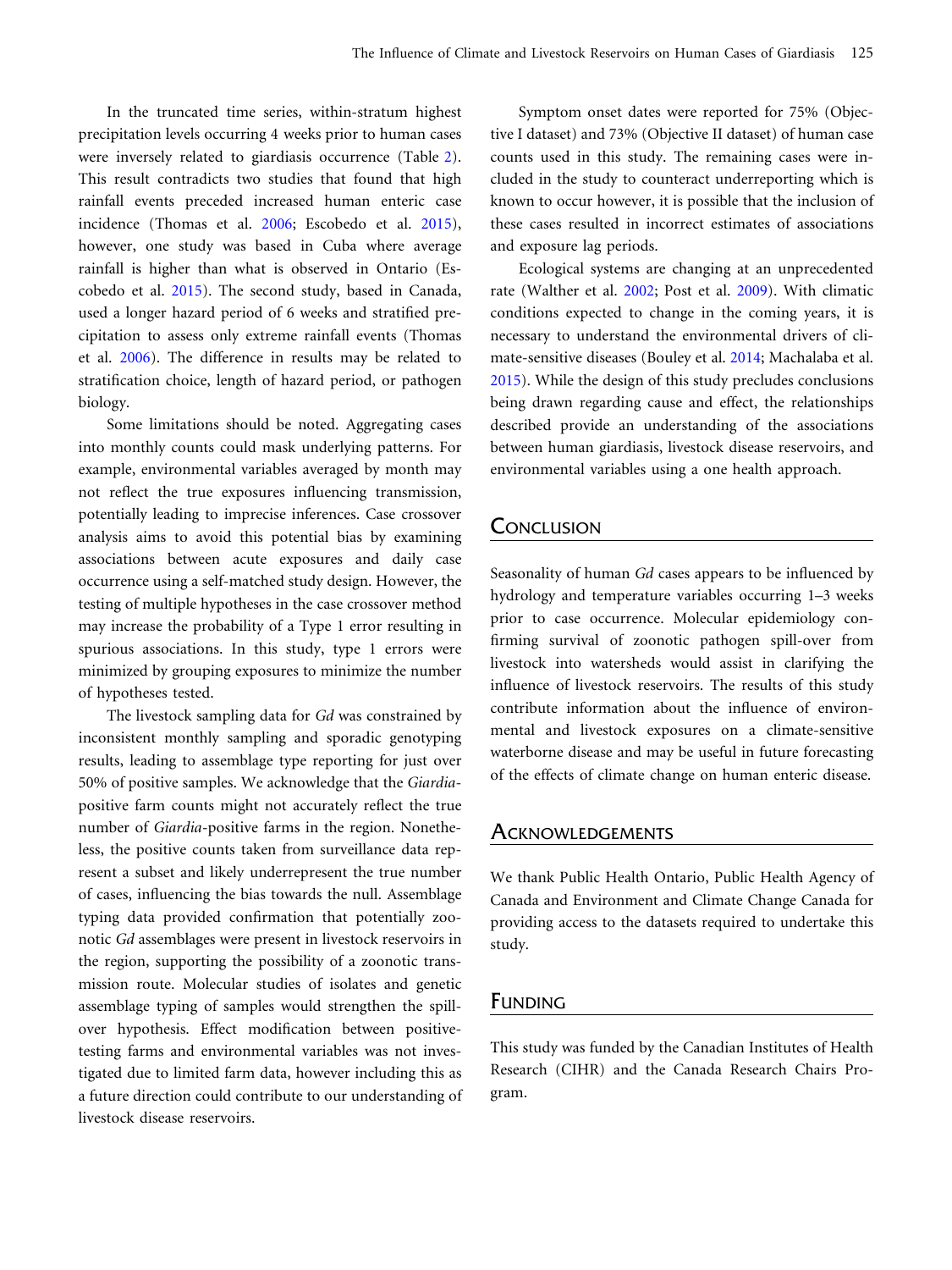## <span id="page-10-0"></span>COMPLIANCE WITH ETHICAL STANDARDS

CONFLICT OF INTEREST The authors declare that they have no conflict of interest.

ETHICAL STANDARD The de-identified human case data were retrieved from surveillance databases with no individual identifying information. Human case data are collected according to the Health Protection and Promotion Act, R.S.O. 1990, c. H.7. Individual patient consent is not required to collect such data. This project was approved by the University of Guelph, Research Ethics Board (REB#15NV011).

### OPEN ACCESS

This article is distributed under the terms of the Creative Commons Attribution 4.0 International License [\(http://c](http://creativecommons.org/licenses/by/4.0/) [reativecommons.org/licenses/by/4.0/\)](http://creativecommons.org/licenses/by/4.0/), which permits unrestricted use, distribution, and reproduction in any medium, provided you give appropriate credit to the original author(s) and the source, provide a link to the Creative Commons license, and indicate if changes were made.

### **REFERENCES**

- Abdel-Moein KA, Saeed H (2016) The zoonotic potential of Giardia intestinalis assemblage E in rural settings. Parasitology Research 115(8):3197–3202
- Addiss DG, Davis JP, et al. (1992) Epidemiology of giardiasis in Wisconsin: Increasing incidence of reported cases and unexplained seasonal trends. Tropical Medicine 47(1):13–19
- Bouley T, Gilbert M, et al. (2014) Reducing Climate-Sensitive Disease Risks. Agriculture and Environmental Services Discussion Paper; No. 7. Washington, DC; World Bank Group. [http://doc](http://documents.worldbank.org/curated/en/486511468167944431/Reducing-climate-sensitive-disease-risks) [uments.worldbank.org/curated/en/486511468167944431/Reduc](http://documents.worldbank.org/curated/en/486511468167944431/Reducing-climate-sensitive-disease-risks) [ing-climate-sensitive-disease-risks](http://documents.worldbank.org/curated/en/486511468167944431/Reducing-climate-sensitive-disease-risks). Accessed June 3, 2017
- Brankston G, et al. (2018) Assessing the impact of environmental exposures and Cryptosporidium infection in cattle on human incidence of cryptosporidiosis in Southwestern Ontario. PLoS ONE 13(4):1–12
- Caccio` SM, Ryan U (2008) Molecular epidemiology of giardiasis. Molecular and Biochemical Parasitology 160(2):75–80
- Coklin T, Farber JM, et al. (2007) Prevalence and molecular characterization of Giardia duodenalis and Cryptosporidium spp. in dairy cattle in Ontario, Canada. Veterinary Parasitology 150(4):297–305
- Conlan J, Lal A (2015) Socioeconomic burden of foodborne parasites. In: Foodborne parasites in the food supply web, Gajadhar AA (editor), Cambridge, UK: Elsevier, pp 75–98
- Dixon B, Parrington L, et al. (2011) The potential for zoonotic transmission of Giardia duodenalis and Cryptosporidium spp. from beef and dairy cattle in Ontario, Canada. Veterinary Parasitology 175(1–2):20–26
- Environment and Climate Change Canada (2016a) Historical climate data archived (2006–2013). [http://climate.weather.gc.c](http://climate.weather.gc.ca/historical_data/search_historic_data_e.html) [a/historical\\_data/search\\_historic\\_data\\_e.html](http://climate.weather.gc.ca/historical_data/search_historic_data_e.html). Extracted: January 15, 2016
- Environment and Climate Change Canada (2016b) Water survey of Canada archived hydrometric data (2006–2013). [https://ec.g](https://ec.gc.ca/rhc-wsc/default.asp?n=9018B5EC-1) [c.ca/rhc-wsc/default.asp?n=9018B5EC-1](https://ec.gc.ca/rhc-wsc/default.asp?n=9018B5EC-1). Extracted: January 15, 2016
- Erickson MC, Ortega YR (2006) Inactivation of protozoan parasites in food, water, and environmental systems. Journal of food protection 69(11):2786–2808
- Escobedo AA, Almirall P, et al. (2015) Potential impact of macroclimatic variability on the epidemiology of giardiasis in three provinces of Cuba, 2010–2012. Journal of Infection and Public Health 8(1):80–89
- Farzan A, Parrington L, et al. (2011) Detection and characterization of Giardia duodenalis and Cryptosporidium spp. on swine farms in Ontario, Canada. Foodborne Pathogens and Disease 8(11):1207–1213
- Fisman DN (2007) Seasonality of infectious diseases. Annual Review of Public Health 28:127–143
- Grand River Conservation Authority (2014) Background Briefings: Reservoir Operations. December 2014:1–2. [https://www.grandri](https://www.grandriver.ca/en/learn-get-involved/resources/Documents/GRCA_factsheet_Reservoirs.pdf) [ver.ca/en/learn-get-involved/resources/Documents/GRCA\\_facts](https://www.grandriver.ca/en/learn-get-involved/resources/Documents/GRCA_factsheet_Reservoirs.pdf) [heet\\_Reservoirs.pdf.](https://www.grandriver.ca/en/learn-get-involved/resources/Documents/GRCA_factsheet_Reservoirs.pdf) Accessed May 13, 2017
- Greer A, Ng V, et al. (2008) Climate change and infectious diseases in North America: The road ahead. Canadian Medical Association Journal 178(6):715–722
- Greig JD, Michel P, et al. (2001) A descriptive analysis of Giardiasis cases reported in Ontario, 1990–1998. Canadian Journal of Public Health 92(5):361–365
- Hunter PR, Thompson RCA (2005) The zoonotic transmission of Giardia and Cryptosporidium. International Journal for Parasitology 35(11–12):1181–1190
- Keegan VA, Majowicz SE, et al. (2009) Epidemiology of enteric disease in C-EnterNet's pilot site—Waterloo region, Ontario, 1990–2004. Canadian Journal of Infectious Diseases and Medical Microbiology 20(3):79–87
- Lal A, Hales S, et al. (2012) Seasonality in human zoonotic enteric diseases: A systematic review. PLoS ONE 7(4):1–11
- Levy D, Lumley T, et al. (2001) Referent selection in case-crossover analyses of acute health effects of air pollution. Epidemiology 12(2):186–192
- Machalaba C, Romanelli C, et al. (2015) Climate change and health: Transcending silos to find solutions. Annals of Global Health 81(3):445–458
- Maclure M (1991) The case-crossover design: A method for studying transient effects on the risk of acute events. American Journal of Epidemiology 133(2):144–153
- Murphy HM, Thomas MK, et al. (2016) Estimating the burden of acute gastrointestinal illness due to Giardia, Cryptosporidium, Campylobacter, E. coli O157 and norovirus associated with private wells and small water systems in Canada. Epidemiology and Infection 144(7):1355–1370
- Murray CJL, Vos T, Lozano R, Naghavi M, et al. (2012) Disabilityadjusted life years (DALYs) for 291 diseases and injuries in 21